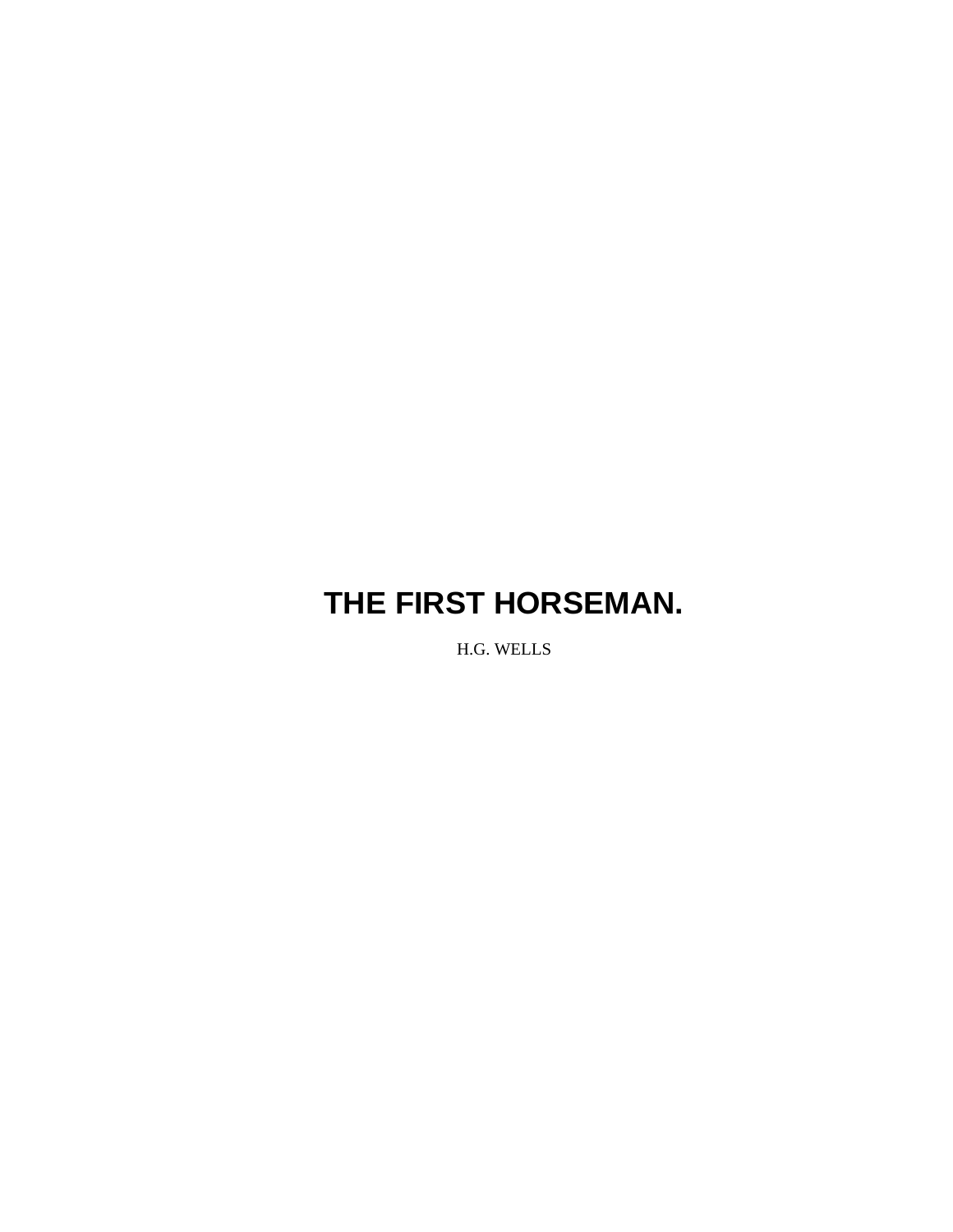### **Table of Contents**

| <b>THE FIRST HORSEMAN.</b> |  |
|----------------------------|--|
| M/H                        |  |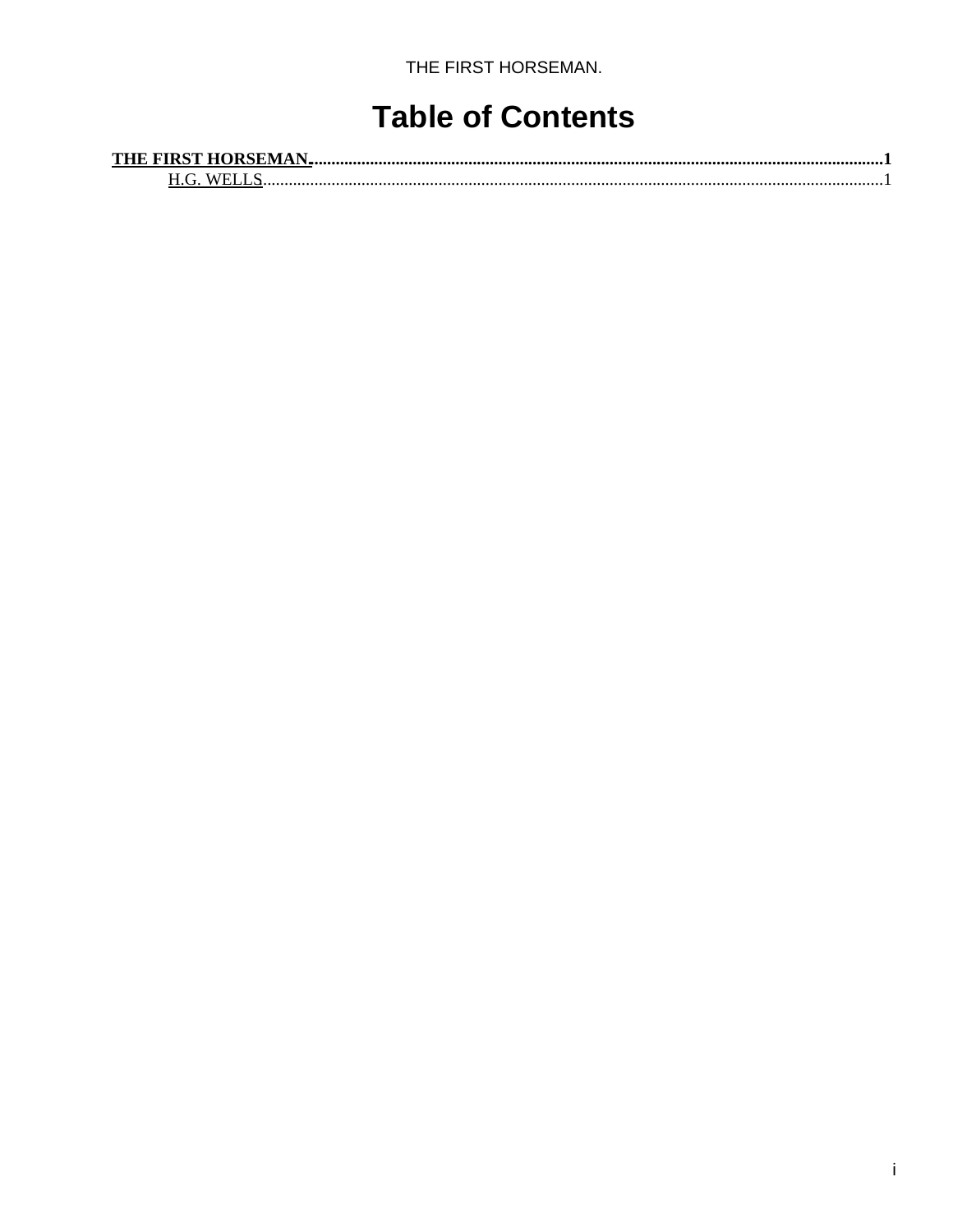### **H.G. WELLS**

<span id="page-2-1"></span><span id="page-2-0"></span>This page copyright © 2002 Blackmask Online.

http://www.blackmask.com

NOW, in the days when Ugh−lomi killed the great cave bear there was little trouble between the horses and men. Indeed, they lived apart the men in the river swamps and thickets, the horses on the wide grassy uplands between the chestnuts and the pines. Sometimes a pony would come straying into the clogging marshes to make a flint−hacked meal, and sometimes the tribe would find one, the kill of a lion, and drive off the jackals, and feast heartily while the sun was high. These horses of the old time were clumsy at the fetlock and dun−coloured, with a rough tail and big head. They came every spring−time north−westward into the country, after the swallows and before the hippopotami, as the grass on the wide downland stretches grew long. They came only in small bodies thus far, each herd, a stallion and two or three mares and a foal or so, having its own stretch of country, and they went again when the chestnut trees were yellow and the wolves came down the Wealden mountains.

It was their custom to graze right out in the open, going into cover only in the heat of the day. They avoided the long stretches of thorn and beechwood, preferring an isolated group of trees, void of ambuscade, so that it was hard to come upon them. They were never fighters; their heels and teeth were for one another, but in the clear country, once they were started, no living thing came near them, though perhaps the elephant might have done so, had he felt the need. And in those days man seemed a harmless thing enough. No whisper of prophetic intelligence told the species of the terrible slavery that was to come, of the whip and spur and bearing−rein, the clumsy load and the slippery street, the insufficient food, and the knacker's yard, that was to replace the wide grass−land and the freedom of the earth.

Down in the Wey marshes Ugh−lomi and Eudena had never seen the horses closely, but now they saw them every day as the two of them raided out from their lair on the ledge in the gorge, raiding together in search of food. They had returned to the ledge after the killing of Andoo; for of the she−bear they were not afraid. The she−bear had become afraid of them, and when she winded them she went aside. The two went together everywhere; for since they had left the tribe Eudena was not so much Ugh−lomi's woman as his mate; she learnt to hunt even as much, that is, as any woman could. She was indeed a marvellous woman. He would lie for hours watching a beast, or planning catches in that shock head of his, and she would stay beside him, with her bright eyes upon him, offering no irritating suggestions as still as any man. A wonderful woman!

At the top of the cliff was an open grassy lawn and then beechwoods, and going through the beechwoods one came to the edge of the rolling grassy expanse, and in sight of the horses. Here, on the edge of the wood and bracken, were the rabbit−burrows, and the top of the cliff was an open grassy lawn and then beechwoods, and going through the beechwoods one came to the edge of the rolling grassy expanse, and in sight of the horses. Here, on the edge of the wood and bracken, were the rabbit−burrows, and here among the fronds Eudena and Ugh−lomi would lie with their throwing−stones ready, until the little people came out to nibble and play in the sunset. And while Eudena would sit, a silent figure of watchfulness, regarding the burrows, Ugh−lomi's eyes were ever away across the greensward at those wonderful grazing strangers.

 In a dim way he appreciated their grace and their supple nimbleness. As the sun declined in the evening−time, and the heat of the day passed, they would become active, would start chasing one another, neighing, dodging,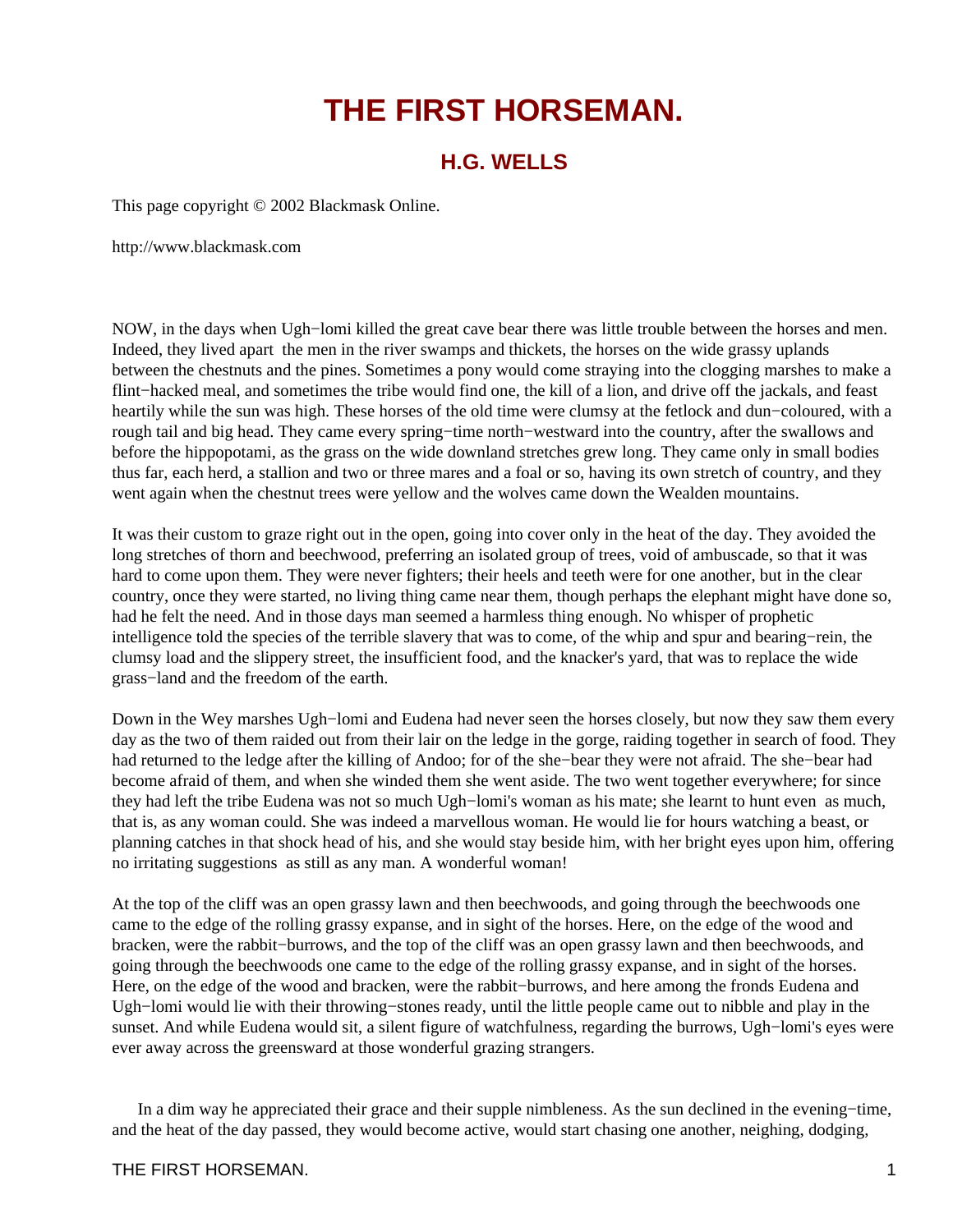shaking their manes, coming round in great curves, sometimes so close that the pounding of the turf sounded like hurried thunder. It looked so fine that Ugh−lomi wanted to join in badly. And sometimes one would roll over on the turf, kicking four hoofs heavenward, which seemed formidable and was certainly much less alluring.

 Dim imaginings ran through Ugh−lomi's mind as he watched — by virtue of which two rabbits lived the longer. And sleeping, his brains were clearer and bolder — for that was the way in those days. He came near the horses, he dreamt, and fought, smiting stone against hoof, but then the horses changed to men, or, at least, to men with horses' heads, and he awoke in a cold sweat of terror.

 Yet the next day in the morning, as the horses were grazing, one of the mares whinnied, and they saw Ugh−lomi coming up the wind. They all stopped their eating and watched him. Ugh−lomi was not coming towards them, but strolling obliquely across the open, looking at anything in the world but horses. He had stuck three fern−fronds into the mat of his hair, giving him a remarkable appearance, and he walked very slowly. "What's up now?" said the Master Horse, who was capable, but inexperienced.

 "It looks more like the first half of an animal than anything else in the world, he said. "Fore−legs and no hind."

 "It's only one of those pink monkey things," said the Eldest Mare. "They're a sort of river monkey. They're quite common on the plains."

 Ugh−lomi continued his oblique advance. The Eldest Mare was struck with the want of motive in his proceedings.

 "Fool!" said the Eldest Mare, in a quick conclusive way she had. She resumed her grazing. The Master Horse and the Second Mare followed suit.

"Look! he's nearer," said the Foal with a stripe.

 One of the younger foals made uneasy movements. Ugh−lomi squatted down and sat regarding the horses fixedly. In a little while he was satisfied that they meant neither flight nor hostilities. He began to consider his next procedure. He did not feel anxious to kill, but he had his axe with him, and the spirit of sport was upon him. How would one kill one of these creatures? — these great beautiful creatures!

 Eudena, watching him with a fearful admiration from the cover of the bracken, saw him presently go on all fours, and so proceed again. But the horses preferred him a biped to a quadruped, and the Master Horse threw up his head and gave the word to move. Ugh−lomi thought they were off for good, but after a minute's gallop they came round in a wide curve, and stood winding him. Then, as a rise in the ground hid him they tailed out, the Master Horse leading and approached him spirally.

 He was as ignorant of the possibilities of a horse as they were of his. And at this stage it would seem he funked. He knew this kind of stalking would make red deer or buffalo charge, if it was persisted in. At any rate Eudena saw him jump up and come walking towards her with the fern plumes held in his hand.

 She stood up, and he grinned to show that the whole thing was an immense lark, and that what he had done was just what he had planned to do from the very beginning. So that incident ended. But he was very thoughtful all that day.

 The next day this foolish drab creature with the leonine mane, instead of going about the grazing or hunting he was made for, was prowling round the horses again. The Eldest Mare was all for silent contempt. "I suppose he wants to learn something from us," she said, and "Let him." The next day he was at it again. The Master Horse decided he meant absolutely nothing. But as a matter of fact, Ugh−lomi, the first of men to feel that curious spell of the horse that binds us even to this day, meant a great deal. He admired them unreservedly. There was a rudiment of the snob in him, I am afraid, and he wanted to be near these beautifully−curved animals. Then here were vague conceptions of a kill. If only they would let him come near them! But they drew the line, he found, at fifty yards. If he came nearer than that they moved off — with dignity. I suppose it was the way he had blinded Andoo that made him think of leaping on the back of one of them. But though Eudena after a time came out in the open too, and they did some unobtrusive stalking, things stopped there.

 Then one memorable day a new idea came to Ugh−lomi. The horse looks down and level, but he does not look up. No animals look up — they have too much common−sense. It was only that fantastic creature, man, could waste his wits sky−ward. Ugh−lomi made no philosophical deductions, but he perceived the thing was so. So he spent a weary day in a beech that stood in the open, while Eudena stalked. Usually the horses went into the shade in the heat of the afternoon, but that day the sky was overcast, and they would not, in spite of Eudena's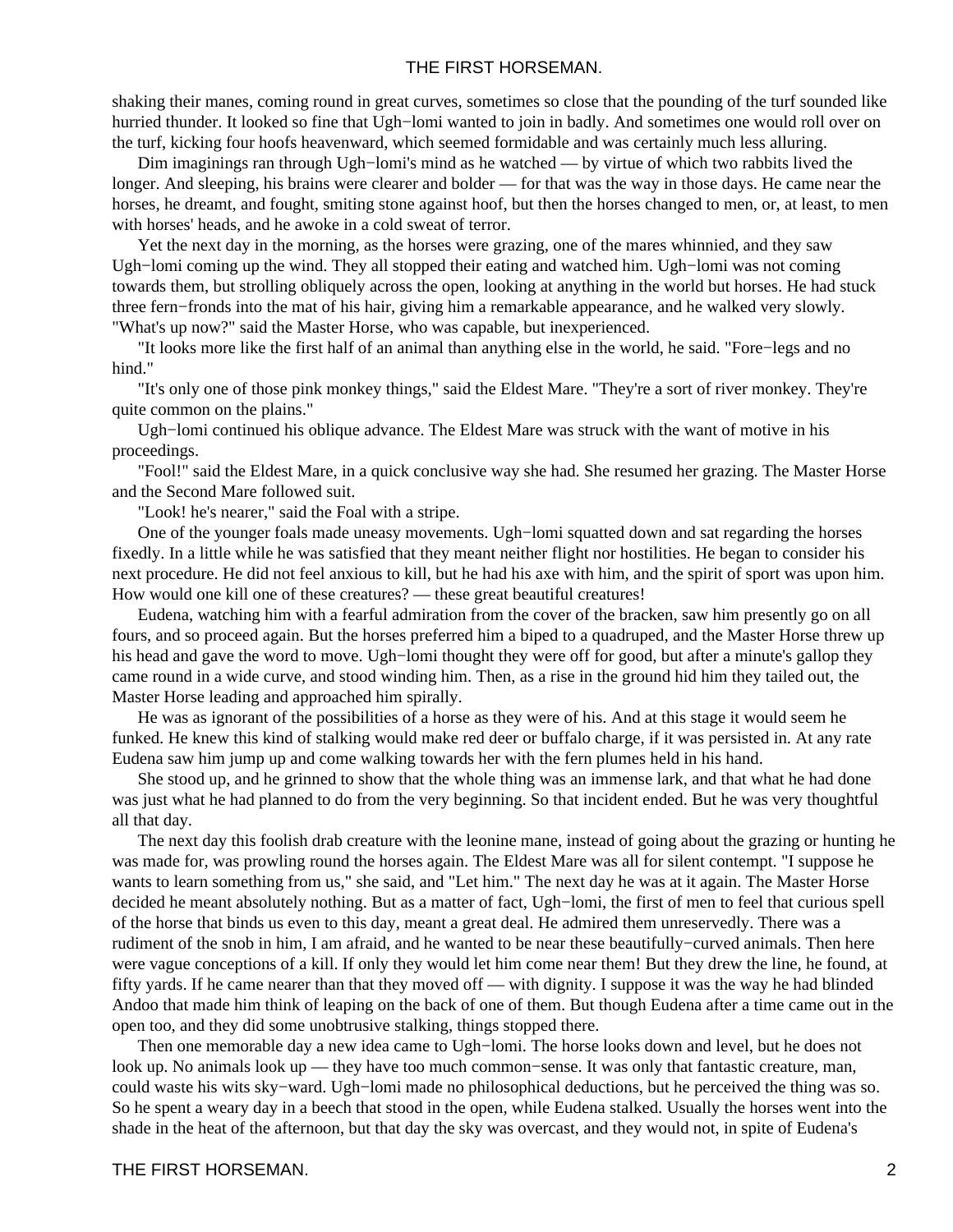#### solicitude.

 It was two days after that that Ugh−lomi had his desire. The day was blazing hot, and the multiplying flies asserted themselves. The horses stopped grazing before mid−day, and came into the shadow below him, and stood in couples nose to tail, flapping.

 The Master Horse, by virtue of his heels, came closest to the tree. And suddenly there was a rustle and a creak, a thud. . . . Then a sharp chipped flint bit him on the cheek. The Master Horse stumbled, came on one knee, rose to his feet, and was off like the wind. The air was full of the whirl of limbs, the prance of hoofs, and snorts of alarm. Ugh−lomi was pitched a foot in the air, came down again, up again, his stomach was hit violently, and then his knees got a grip of something between them. He found himself clutching with knees, feet, and hands, careering violently with extraordinary oscillation through the air — his axe gone heaven knows whither. "Hold tight," said Mother Instinct, and he did.

 He was aware of a lot of coarse hair in his face, some of it between his teeth, and of green turf streaming past in front of his eyes. He saw the shoulder of the Master Horse, vast and sleek, with the muscles flowing swiftly under the skin. He perceived that his arms were round the neck, and that the violent jerkings he experienced had a sort of rhythm.

 Then he was in the midst of a wild rush of tree−stems, and then there were fronds of bracken about, and then more open turf. Then a stream of pebbles rushing past, little pebbles flying side−ways athwart the stream from the blow of the swift hoofs. Ugh−lomi began to feel frightfully sick and giddy, but he was not the stuff to leave go simply because he was uncomfortable.

 He dared not leave his grip, but he tried to make himself more comfortable. He released his hug on the neck, gripping the mane instead. He slipped his knees forward, and pushing back, came into a sitting position where the quarters broaden.

 It was nervous work, but he managed it, and at last he was fairly seated astride, breathless indeed, and uncertain, but with that frightful pounding of his body at any rate relieved.

 Slowly the fragments of Ugh−lomi's mind got into order again. The pace seemed to him terrific, but a kind of exultation was beginning to oust his first frantic terror. The air rushed by, sweet and wonderful, the rhythm of the hoofs changed and broke up and returned into itself again. They were on turf now, a wide glade — the beech−trees a hundred yards away on either side, and a succulent band of green starred with pink blossom and shot with silver water here and there, meandered down the middle. Far off was a glimpse of blue valley — far away. The exultation grew. It was man's first taste of pace.

 Then came a wide space dappled with flying fallow deer scattering this way and that, and then a couple of jackals, mistaking Ugh−lomi for a lion, came hurrying after him. And when they saw it was not a lion they still came on out of curiosity. On galloped the horse, with his one idea of escape, and after him the jackals, with pricked ears and quickly barked remarks. "Which kills which?" said the first jackal. "It's the horse being killed," said the second. They gave the howl of following, and the horse answered to it as a horse answers nowadays to the spur.

 On they rushed, a little tornado through the quiet day, putting up startled birds, sending a dozen unexpected things darting to cover, raising a myriad of indignant dung−flies, smashing little blossoms, flowering complacently, back into their parental turf. Trees again, and then splash, splash across a torrent; then a hare shot out of a tuft of grass under the very hoofs of the Master Horse, and the jackals left them incontinently. So presently they broke into the open again, a wide expanse of turfy hillside — the very fellow of the grassy downs that fall northward nowadays from the Epsom Stand.

 The first hot bolt of the Master Horse was long since over. He was falling into a measured trot, and Ugh−lomi, albeit bruised exceedingly and quite uncertain of the future, was in a state of glorious enjoyment. And now came a new development. The pace broke again, the Master Horse came round on a short curve, and stopped dead. . . .

 Ugh−lomi became alert. He wished he had a flint, but the throwing flint he had carried in a thong about his waist was — like the axe — heaven knows where. The Master Horse turned his head, and Ugh−lomi became aware of an eye and teeth. He whipped his leg into a position of security, and hit at the cheek with his fist. Then the head went down somewhere out of existence apparently, and the back he was sitting on flew up into a dome. Ugh−lomi became a thing of instinct again — strictly prehensile; he held by knees and feet, and his head seemed sliding towards the turf. His fingers were twisted into the shock of mane, and the rough hair of the horse saved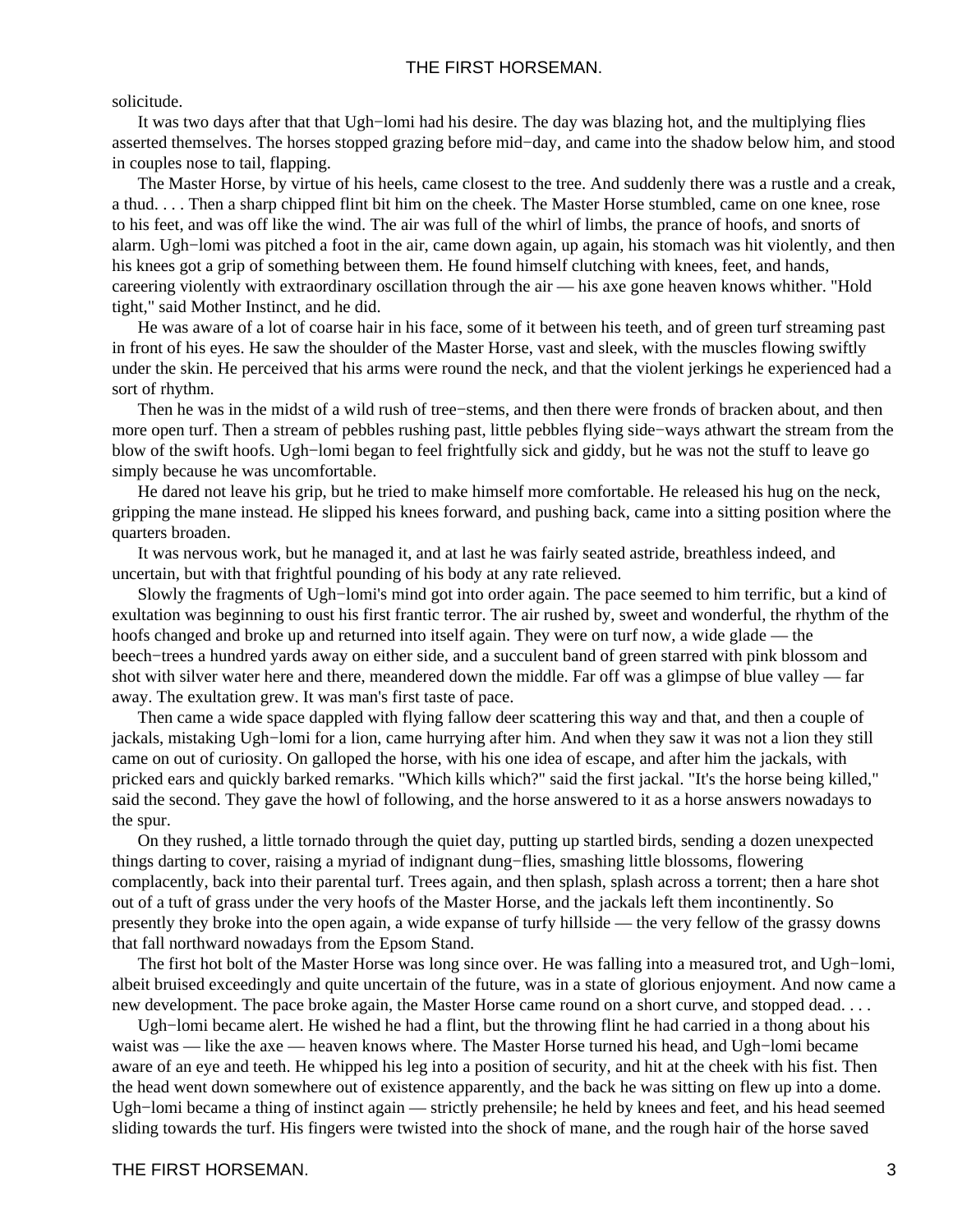him. The gradient he was on lowered again, and then — "Whup!" said Ugh−lomi astonished, and the slant was the other way up. But Ugh−lomi was a thousand generations nearer the primordial than man: no monkey could have held on better. And the lion had been training the horse for countless generations against the tactics of rolling and rearing back. But he kicked like a master, and buck−jumped rather neatly. In five minutes Ugh−lomi lived a lifetime. If he came off the horse would kill him, he felt assured.

 Then the Master Horse decided to stick to his old tactics again, and suddenly went off at a gallop. He headed down the slope, taking the steep places at a rush, swerving neither to the right nor to the left, and, as they rode down, the wide expanse of valley sank out of sight behind the approaching skirmishers of oak and Hawthorn. They skirted a sudden hollow with the pool of a spring, rank weeds and silver bushes. The ground grew softer and the grass taller, and on the right−hand side and the left came scattered bushes of May — still splashed with belated blossom. Presently the bushes thickened until they lashed the passing rider, and little flashes and gouts of blood came out on horse and man. Then the way opened again.

 And then came a wonderful adventure. A sudden squeal of unreasonable anger rose amidst the bushes, the squeal of some creature bitterly wronged. And crashing after them appeared a big, grey−blue shape. It was Yaaa the big−horned rhinoceros, in one of those fits of fury of his, charging full tilt, after the manner of his kind. He had been startled at his feeding, and someone, it did not matter who, was to be ripped and trampled therefore. He was bearing down on them from the left, with his wicked little eye red, and his great horn down, and his little tail like a jury−mast behind him. For a minute Ugh−lomi was minded to slip off and dodge, and then behold! the staccato of the hoofs grew swifter, and the rhinoceros and his stumpy hurrying little legs seemed to slide out at the back corner of Ugh−lomi's eye. In two minutes they were through the bushes of May, and out in the open, going fast. For a space he could hear the ponderous paces in pursuit receding behind him, and then it was just as if Yaaa had not lost his temper, as if Yaaa had never existed.

The pace never faltered, on they rode land on.

 Ugh−lomi was now all exultation. To exult in those days was to insult. "Ya−ha! big nose," he said, trying to crane back and see some remote speck of a pursuer. "Why don't you carry your smiting−stone in your fist?" he ended with a frantic whoop.

 But that whoop was unfortunate, for coming close to the ear of the horse, and being quite unexpected, it startled the stallion extremely. He shied violently. Ugh−lomi suddenly found himself uncomfortable again. He was hanging on to the horse, he found, by one arm and one knee.

 The rest of the ride was honourable but unpleasant. The view was chiefly of blue sky, and that was combined with the most unpleasant physical sensations. Finally, a bush of thorn lashed him and he let go. He hit the ground with his cheek and shoulder, and then, after a complicated and extraordinarily rapid movement, hit it again with the end of his backbone. He saw splashes and sparks of light and colour. The ground seemed bouncing about just like the horse had done. Then he found he was sitting on turf, six yards beyond the bush. In front of him was a space of grass, growing greener and greener, and a number of human beings in the distance, and the horse was going round at a smart gallop quite a long way off to the right.

 The human beings were on the opposite side of the river, some still in the water, but they were all running away as hard as they could go. The advent of a monster that took to pieces was not the sort of novelty they cared for. For quite a minute Ugh−lomi sat regarding them in a purely spectacular spirit. The bend of the river, the knoll among the reeds and royal ferns, the thin streams of smoke going up to Heaven, were all perfectly familiar to him. It was the squatting−place of the Sons of Uya, of Uya from whom he had fled with Eudena, and whom he had waylaid in the chestnut woods and killed with the First Axe.

 He rose to his feet, still dazed from his fall, and as he did so the scattering fugitives turned and regarded him. Some pointed to the receding horse and chattered. He walked slowly towards them, staring. He forgot the horse, he forgot his own bruises, in the growing interest of this encounter. There were fewer of them than there had been — he supposed the others must have hid — the heap of fern or the night fire was not so high. By the flint heaps should have sat Wau — but then he remembered he had killed Wau. Suddenly brought back to this familiar scene, the gorge and the bears and Eudena seemed things remote, things dreamt of.

 He stopped at the bank and stood regarding the tribe. His mathematical abilities were of the slightest, but it was certain there were fewer. The men might be away, but there were fewer women and children. He gave the shout of homecoming. His quarrel had been with Uya and Wau — not with the others. They answered with his